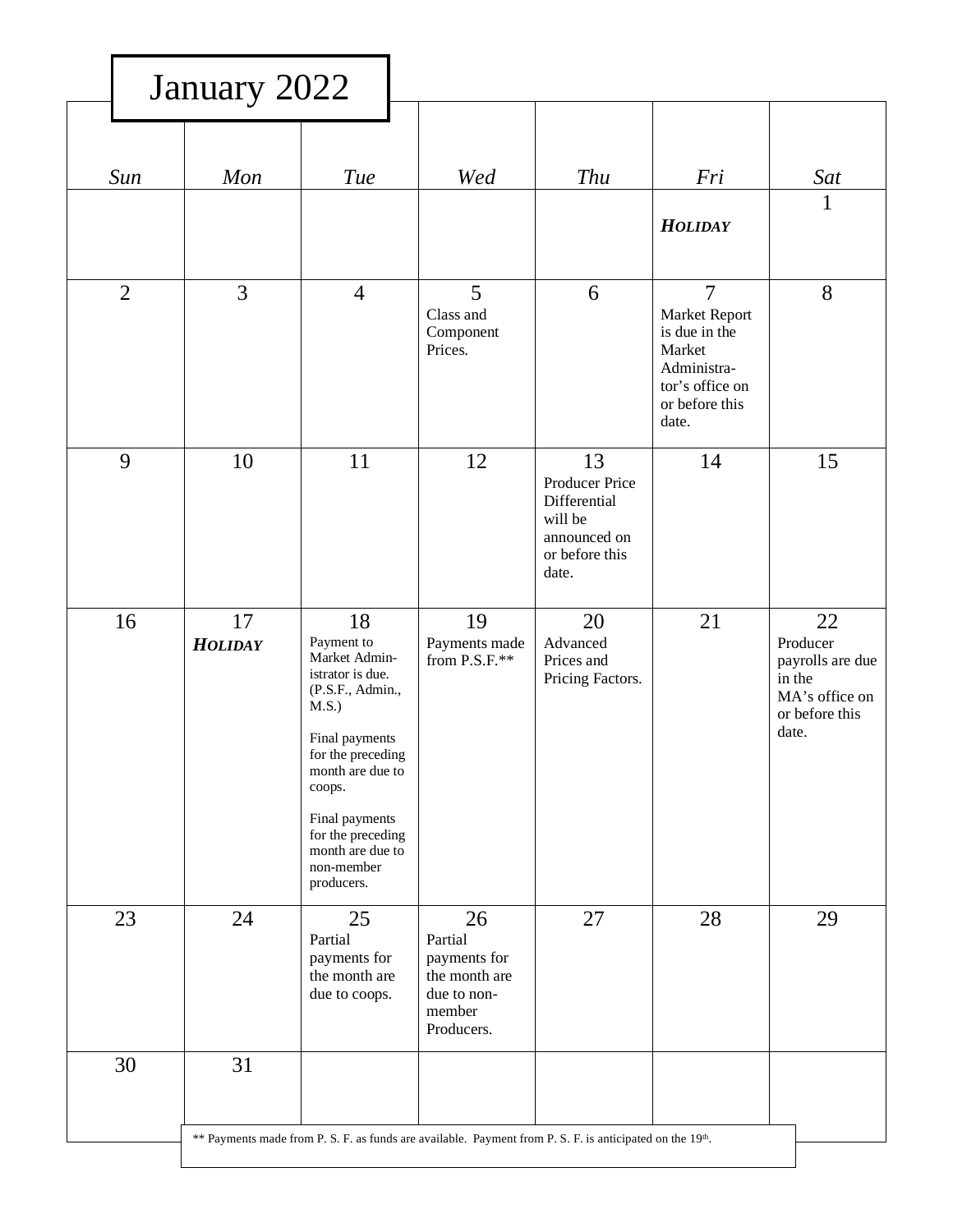|                                                                                            | February 2022                                                                                                           |                                                                                           |                                                                                                                                                          |                                                                                              |                                                                 |                       |
|--------------------------------------------------------------------------------------------|-------------------------------------------------------------------------------------------------------------------------|-------------------------------------------------------------------------------------------|----------------------------------------------------------------------------------------------------------------------------------------------------------|----------------------------------------------------------------------------------------------|-----------------------------------------------------------------|-----------------------|
| Sun                                                                                        | Mon                                                                                                                     | <b>Tue</b><br>$\mathbf{1}$                                                                | Wed<br>$\overline{2}$<br>Class and                                                                                                                       | <b>Thu</b><br>$\overline{3}$                                                                 | Fri<br>$\overline{4}$                                           | Sat<br>5 <sup>5</sup> |
|                                                                                            |                                                                                                                         |                                                                                           | Component<br>Prices.                                                                                                                                     |                                                                                              |                                                                 |                       |
| 6                                                                                          | $\overline{7}$<br>Market Report<br>is due in the<br>Market<br>Administra-<br>tor's office on<br>or before this<br>date. | 8                                                                                         | 9                                                                                                                                                        | 10                                                                                           | 11                                                              | 12                    |
| 13<br>Producer Price<br>Differential<br>will be<br>announced on<br>or before this<br>date. | 14                                                                                                                      | 15<br>Payment to<br>Market Admin-<br>istrator is due.<br>(P.S.F.,<br>Admin., M.S.)        | 16<br>Payments made<br>from P.S.F.<br>Final payments<br>for the<br>preceding<br>month are due<br>to coops.<br>Advanced<br>Prices and<br>Pricing Factors. | 17<br>Final payments<br>for the<br>preceding<br>month are due<br>to non-member<br>producers. | 18                                                              | 19                    |
| 20                                                                                         | 21<br><b>HOLIDAY</b>                                                                                                    | 22<br>Producer<br>payrolls are due<br>in the<br>MA's office on<br>or before this<br>date. | 23                                                                                                                                                       | 24                                                                                           | 25<br>Partial<br>payments for<br>the month are<br>due to coops. | 26                    |
| 27                                                                                         | 28<br>Partial<br>payments for<br>the month are<br>due to non-<br>member<br>Producers.                                   |                                                                                           |                                                                                                                                                          |                                                                                              |                                                                 |                       |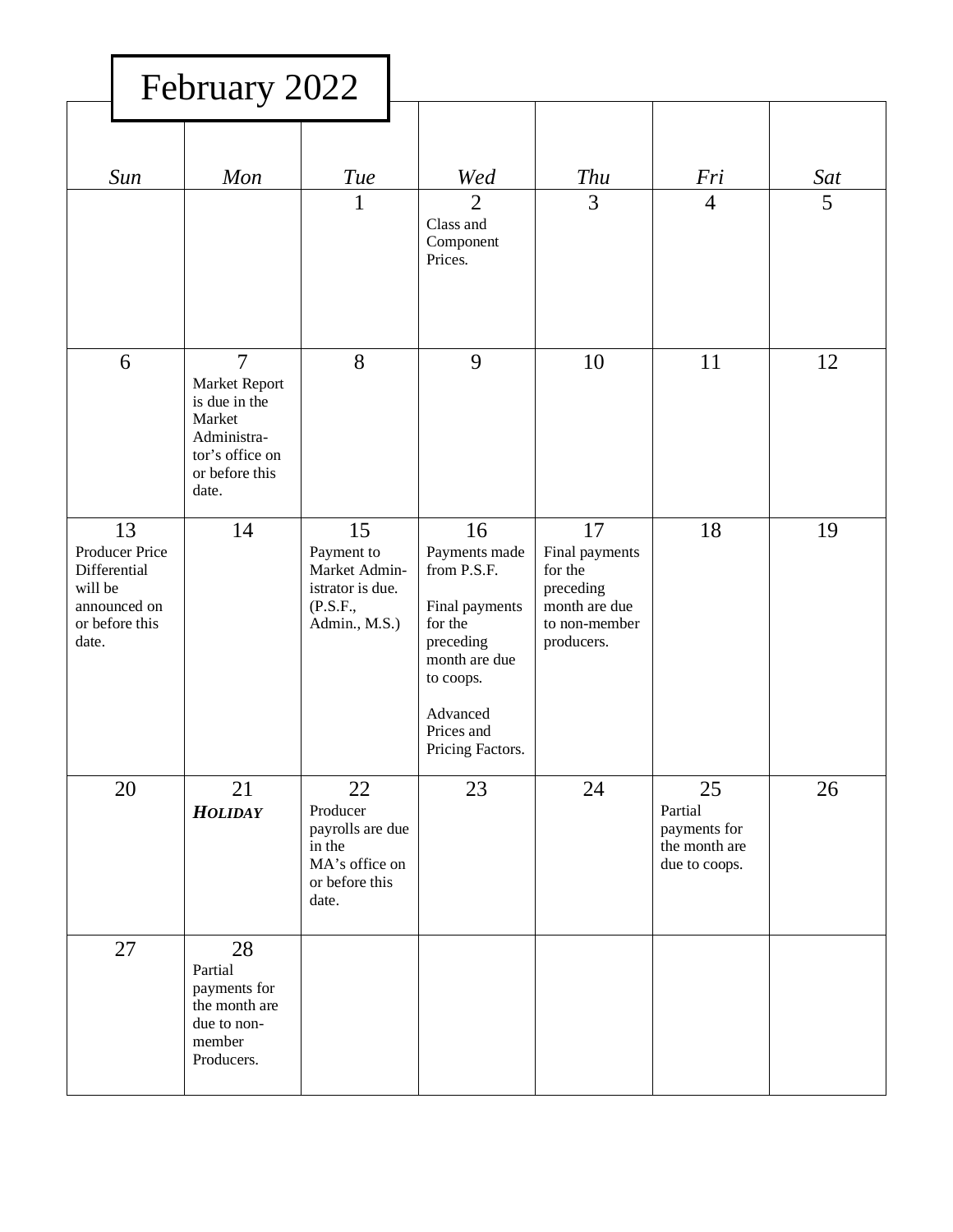|                                                                                            | March 2022                                                                                                     |                                                                                           |                                                                                                            |                                                                                              |                                                                 |          |
|--------------------------------------------------------------------------------------------|----------------------------------------------------------------------------------------------------------------|-------------------------------------------------------------------------------------------|------------------------------------------------------------------------------------------------------------|----------------------------------------------------------------------------------------------|-----------------------------------------------------------------|----------|
| Sun                                                                                        | Mon                                                                                                            | Tue<br>1                                                                                  | Wed<br>$\overline{2}$<br>Class and<br>Component<br>Prices.                                                 | <b>Thu</b><br>3                                                                              | Fri<br>$\overline{4}$<br>$\ddot{\phantom{a}}$                   | Sat<br>5 |
| 6                                                                                          | $\overline{7}$<br>Market Report<br>is due in the<br>Market<br>Administra-<br>tor's office on<br>or before this | 8                                                                                         | 9                                                                                                          | 10                                                                                           | 11                                                              | 12       |
| 13<br>Producer Price<br>Differential<br>will be<br>announced on<br>or before this<br>date. | date.<br>14                                                                                                    | 15<br>Payment to<br>Market Admin-<br>istrator is due.<br>(P.S.F.,<br>Admin., M.S.)        | 16<br>Payments made<br>from P.S.F.<br>Final payments<br>for the<br>preceding<br>month are due<br>to coops. | 17<br>Final payments<br>for the<br>preceding<br>month are due<br>to non-member<br>producers. |                                                                 | 19       |
| 20                                                                                         | 21                                                                                                             | 22<br>Producer<br>payrolls are due<br>in the<br>MA's office on<br>or before this<br>date. | 23<br>Advanced<br>Prices and<br>Pricing Factors.                                                           | 24                                                                                           | 25<br>Partial<br>payments for<br>the month are<br>due to coops. | 26       |
| 27                                                                                         | 28<br>Partial<br>payments for<br>the month are<br>due to non-<br>member<br>Producers.                          | 29                                                                                        | 30<br>Class and<br>Component<br>Prices.                                                                    | 31                                                                                           |                                                                 |          |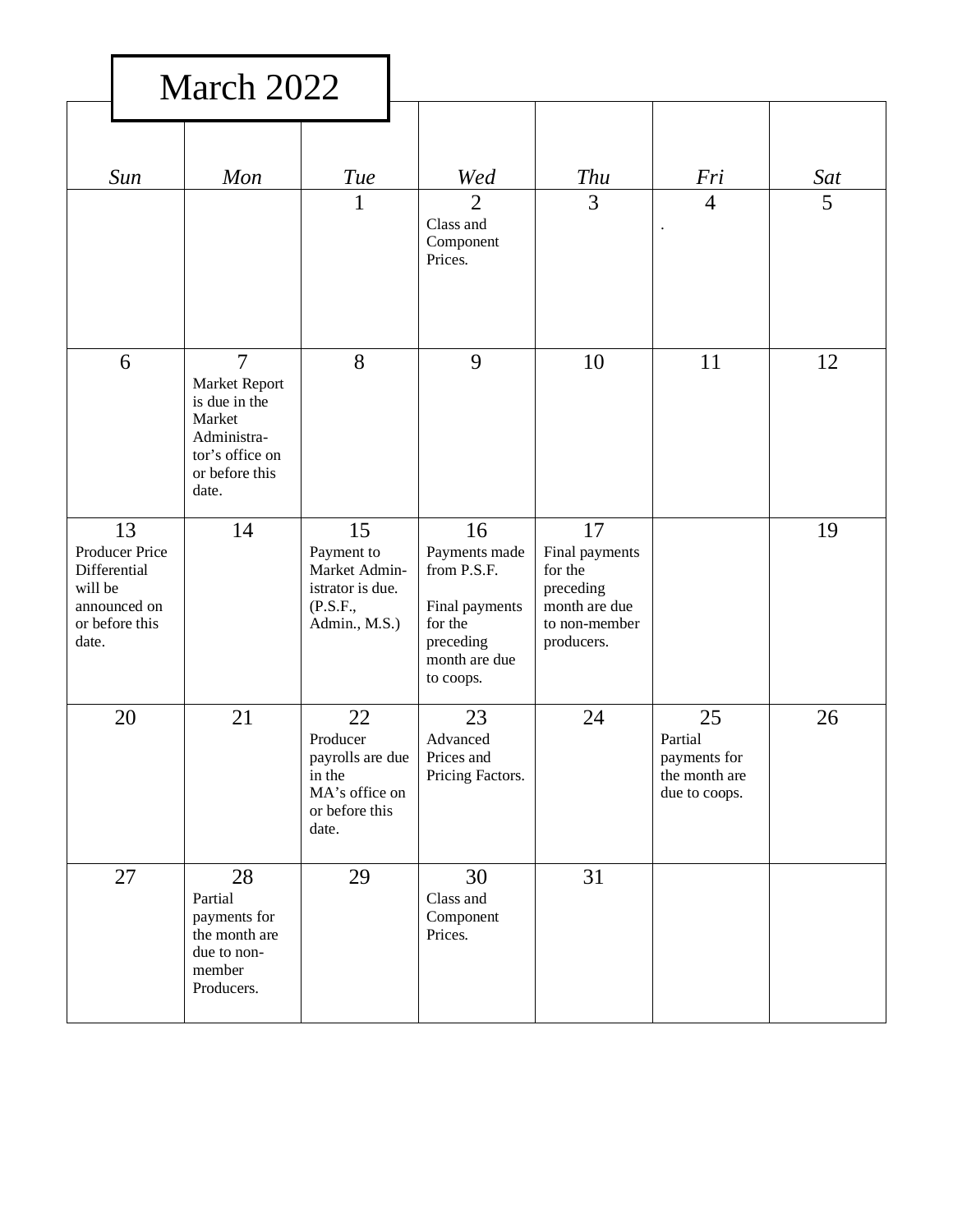|                | April 2022                                                                                                                                                                                     |                                                                                       |                                                                                            |                                                                                                                         |                                                                                           |                       |
|----------------|------------------------------------------------------------------------------------------------------------------------------------------------------------------------------------------------|---------------------------------------------------------------------------------------|--------------------------------------------------------------------------------------------|-------------------------------------------------------------------------------------------------------------------------|-------------------------------------------------------------------------------------------|-----------------------|
| Sun            | Mon                                                                                                                                                                                            | <b>Tue</b>                                                                            | Wed                                                                                        | <b>Thu</b>                                                                                                              | Fri<br>$\mathbf{1}$                                                                       | Sat<br>$\overline{2}$ |
|                |                                                                                                                                                                                                |                                                                                       |                                                                                            |                                                                                                                         |                                                                                           |                       |
| $\overline{3}$ | $\overline{4}$                                                                                                                                                                                 | 5                                                                                     | 6                                                                                          | $\overline{7}$<br>Market Report<br>is due in the<br>Market<br>Administra-<br>tor's office on<br>or before this<br>date. | 8                                                                                         | 9                     |
| 10             | 11                                                                                                                                                                                             | 12                                                                                    | 13<br>Producer Price<br>Differential<br>will be<br>announced on<br>or before this<br>date. | 14                                                                                                                      | 15<br>Payment to<br>Market Admin-<br>istrator is due.<br>(P.S.F.,<br>Admin., M.S.)        | 16                    |
| 17             | 18<br>Payments made<br>from P.S.F.<br>Final payments<br>for the preceding<br>month are due to<br>coops.<br>Final payments<br>for the preceding<br>month are due to<br>non-member<br>producers. | 19                                                                                    | 20<br>Advanced<br>Prices and<br>Pricing Factors.                                           | 21                                                                                                                      | 22<br>Producer<br>payrolls are due<br>in the<br>MA's office on<br>or before this<br>date. | 23                    |
| 24             | 25<br>Partial<br>payments for<br>the month are<br>due to coops.                                                                                                                                | 26<br>Partial<br>payments for<br>the month are<br>due to non-<br>member<br>Producers. | 27                                                                                         | 28                                                                                                                      | 29                                                                                        | 30                    |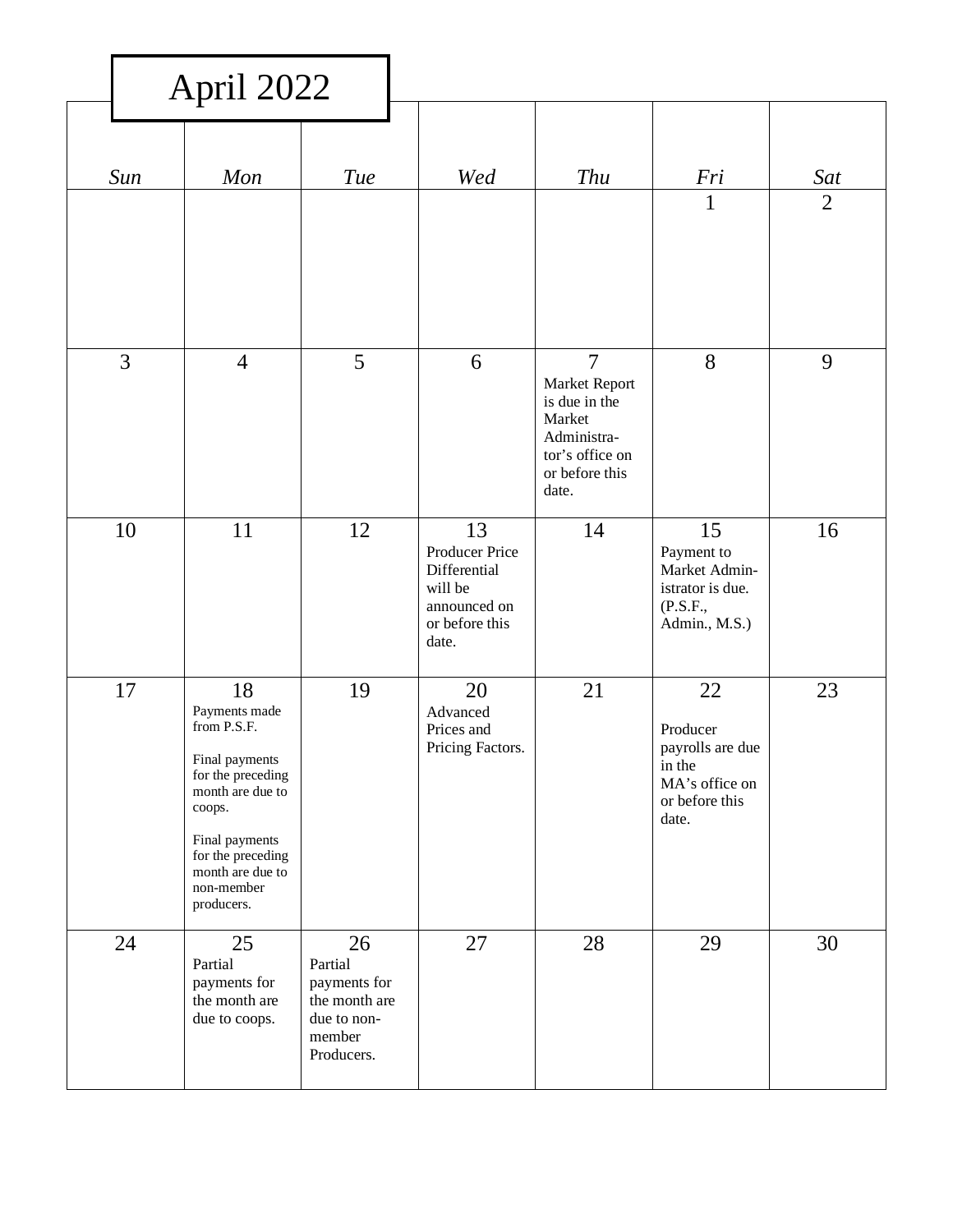May 2022

| Sun                                                                                       | Mon                                                                                                                                                     | <b>Tue</b>                                                                                                                     | Wed                                                             | <b>Thu</b>                                                                            | Fri                                                                                        | Sat                                                                                                                     |
|-------------------------------------------------------------------------------------------|---------------------------------------------------------------------------------------------------------------------------------------------------------|--------------------------------------------------------------------------------------------------------------------------------|-----------------------------------------------------------------|---------------------------------------------------------------------------------------|--------------------------------------------------------------------------------------------|-------------------------------------------------------------------------------------------------------------------------|
| 1                                                                                         | $\overline{2}$                                                                                                                                          | 3                                                                                                                              | $\overline{4}$<br>Class and<br>Component<br>Prices.             | $5\overline{)}$                                                                       | 6                                                                                          | $\overline{7}$<br>Market Report<br>is due in the<br>Market<br>Administra-<br>tor's office on<br>or before this<br>date. |
| 8                                                                                         | 9                                                                                                                                                       | 10                                                                                                                             | 11                                                              | 12                                                                                    | 13<br>Producer Price<br>Differential<br>will be<br>announced on<br>or before this<br>date. | 14                                                                                                                      |
| 15                                                                                        | 16<br>Payment to<br>Market Admin-<br>istrator is due.<br>(P.S.F., Admin.,<br>M.S.)<br>Final payments<br>for the preceding<br>month are due to<br>coops. | 17<br>Payments made<br>from P.S.F. $**$<br>Final payments<br>for the preceding<br>month are due to<br>non-member<br>producers. | 18<br>Advanced<br>Prices and<br>Pricing Factors.                | 19                                                                                    | 20                                                                                         | 21                                                                                                                      |
| 22<br>Producer<br>payrolls are due<br>in the<br>MA's office on<br>or before this<br>date. | 23                                                                                                                                                      | 24                                                                                                                             | 25<br>Partial<br>payments for<br>the month are<br>due to coops. | 26<br>Partial<br>payments for<br>the month are<br>due to non-<br>member<br>Producers. | 27                                                                                         | 28                                                                                                                      |
| 29                                                                                        | 30<br><b>HOLIDAY</b>                                                                                                                                    | 31                                                                                                                             |                                                                 |                                                                                       |                                                                                            |                                                                                                                         |

\*\* Payments made from P. S. F. as funds are available. Payment from P. S. F. is anticipated on the  $17<sup>th</sup>$ .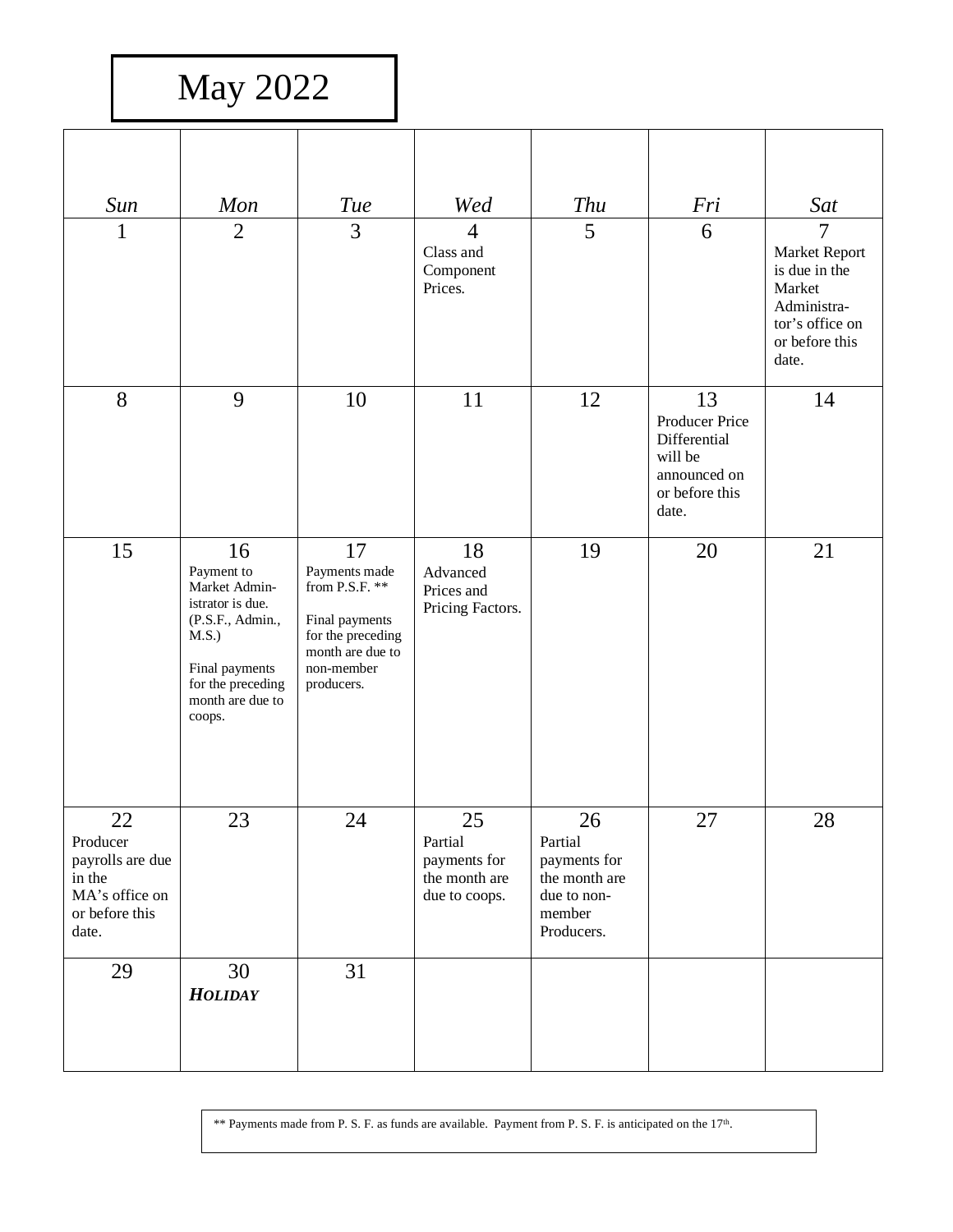## June 2022

| Sun | Mon                                                                                                                                                | <b>Tue</b>                                                                                                              | Wed<br>1                                                                                  | <b>Thu</b><br>$\overline{2}$<br>Class and<br>Component<br>Prices.                                          | Fri<br>3                                                                                     | Sat<br>$\overline{4}$ |
|-----|----------------------------------------------------------------------------------------------------------------------------------------------------|-------------------------------------------------------------------------------------------------------------------------|-------------------------------------------------------------------------------------------|------------------------------------------------------------------------------------------------------------|----------------------------------------------------------------------------------------------|-----------------------|
| 5   | 6                                                                                                                                                  | $\overline{7}$<br>Market Report<br>is due in the<br>Market<br>Administra-<br>tor's office on<br>or before this<br>date. | 8                                                                                         | 9                                                                                                          | 10                                                                                           | 11                    |
| 12  | 13<br>Producer Price<br>Differential<br>will be<br>announced on<br>or before this<br>date.                                                         | 14                                                                                                                      | 15<br>Payment to<br>Market Admin-<br>istrator is due.<br>(P.S.F.,<br>Admin., M.S.)        | 16<br>Payments made<br>from P.S.F.<br>Final payments<br>for the<br>preceding<br>month are due<br>to coops. | 17<br>Final payments<br>for the<br>preceding<br>month are due<br>to non-member<br>producers. | 18                    |
| 19  | 20<br><b>HOLIDAY</b>                                                                                                                               | 21                                                                                                                      | 22<br>Producer<br>payrolls are due<br>in the<br>MA's office on<br>or before this<br>date. | 23<br>Advanced<br>Prices and<br>Pricing Factors.                                                           | 24                                                                                           | 25                    |
| 26  | 27<br>Partial<br>payments for<br>the month are<br>due to coops.<br>Partial<br>payments for<br>the month are<br>due to non-<br>member<br>Producers. | 28                                                                                                                      | 29<br>Class and<br>Component<br>Prices.                                                   | 30                                                                                                         |                                                                                              |                       |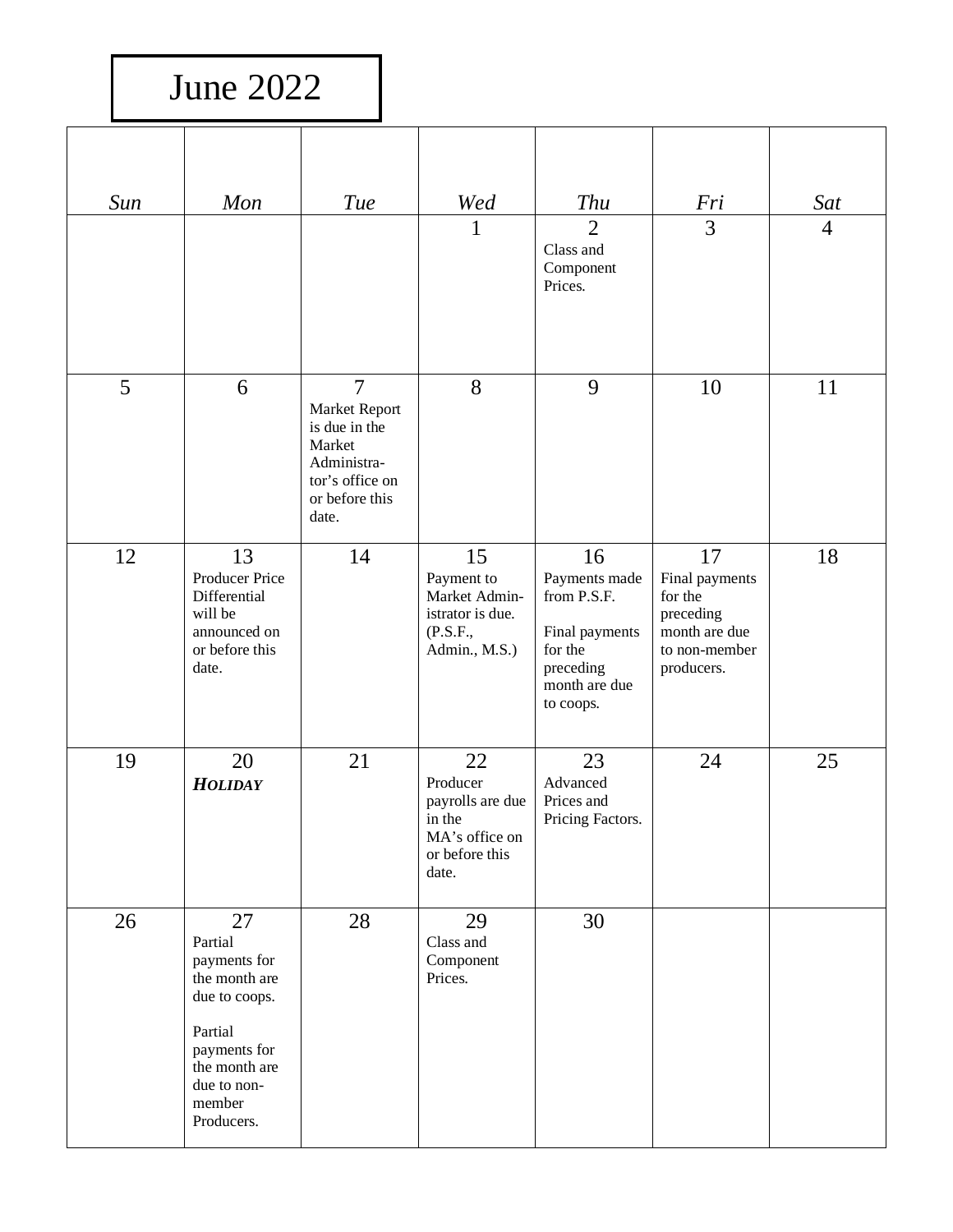July 2022

| Sun            | Mon                                                                                                                                                                                            | <b>Tue</b>                                                                            | Wed                                                                                        | <b>Thu</b>                                                                                                              | Fri                                                                                       | Sat            |
|----------------|------------------------------------------------------------------------------------------------------------------------------------------------------------------------------------------------|---------------------------------------------------------------------------------------|--------------------------------------------------------------------------------------------|-------------------------------------------------------------------------------------------------------------------------|-------------------------------------------------------------------------------------------|----------------|
|                |                                                                                                                                                                                                |                                                                                       |                                                                                            |                                                                                                                         | $\mathbf{1}$                                                                              | $\overline{2}$ |
| $\overline{3}$ | $\overline{4}$<br><b>HOLIDAY</b>                                                                                                                                                               | 5                                                                                     | 6                                                                                          | $\overline{7}$<br>Market Report<br>is due in the<br>Market<br>Administra-<br>tor's office on<br>or before this<br>date. | 8                                                                                         | 9              |
| 10             | 11                                                                                                                                                                                             | 12                                                                                    | 13<br>Producer Price<br>Differential<br>will be<br>announced on<br>or before this<br>date. | 14                                                                                                                      | 15<br>Payment to<br>Market Admin-<br>istrator is due.<br>(P.S.F.,<br>Admin., M.S.)        | 16             |
| 17             | 18<br>Payments made<br>from P.S.F.<br>Final payments<br>for the preceding<br>month are due to<br>coops.<br>Final payments<br>for the preceding<br>month are due to<br>non-member<br>producers. | 19                                                                                    | 20<br>Advanced<br>Prices and<br>Pricing Factors.                                           | 21                                                                                                                      | 22<br>Producer<br>payrolls are due<br>in the<br>MA's office on<br>or before this<br>date. | 23             |
| 24             | 25<br>Partial<br>payments for<br>the month are<br>due to coops.                                                                                                                                | 26<br>Partial<br>payments for<br>the month are<br>due to non-<br>member<br>Producers. | 27                                                                                         | 28                                                                                                                      | 29                                                                                        | 30             |
| 31             |                                                                                                                                                                                                |                                                                                       |                                                                                            |                                                                                                                         |                                                                                           |                |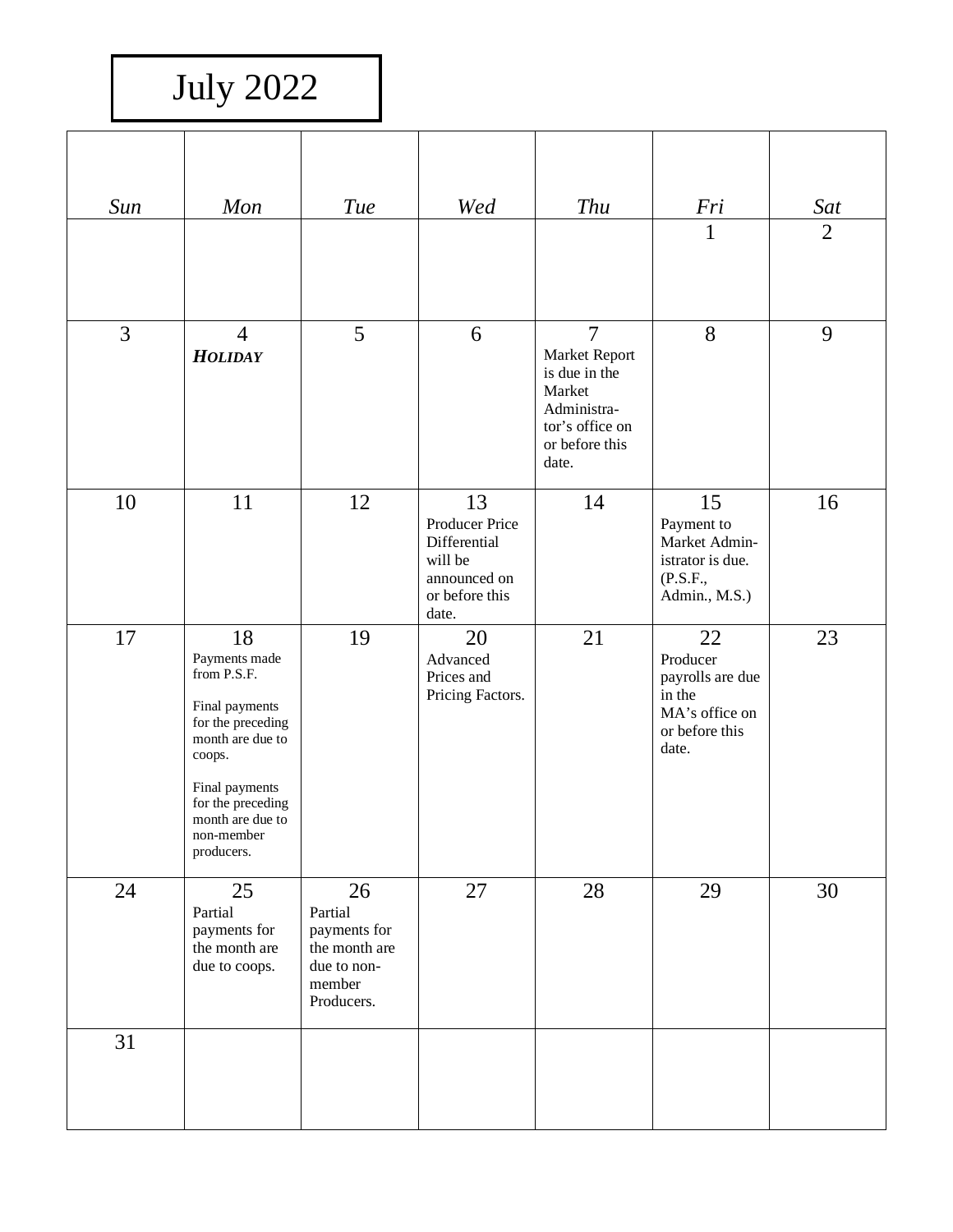## August 2022

| Sun                                                                                                                     | Mon                                                                                       | Tue                                                                                                        | Wed                                                                                                                                        | <b>Thu</b>                                                      | Fri                                                                                   | Sat                                                                                        |
|-------------------------------------------------------------------------------------------------------------------------|-------------------------------------------------------------------------------------------|------------------------------------------------------------------------------------------------------------|--------------------------------------------------------------------------------------------------------------------------------------------|-----------------------------------------------------------------|---------------------------------------------------------------------------------------|--------------------------------------------------------------------------------------------|
|                                                                                                                         | $\mathbf{1}$                                                                              | $\overline{2}$                                                                                             | 3<br>Class and<br>Component<br>Prices.                                                                                                     | $\overline{4}$                                                  | 5<br>$\ddot{\phantom{a}}$                                                             | 6                                                                                          |
| $\overline{7}$<br>Market Report<br>is due in the<br>Market<br>Administra-<br>tor's office on<br>or before this<br>date. | 8                                                                                         | 9                                                                                                          | 10                                                                                                                                         | 11                                                              | 12                                                                                    | 13<br>Producer Price<br>Differential<br>will be<br>announced on<br>or before this<br>date. |
| 14                                                                                                                      | 15<br>Payment to<br>Market Admin-<br>istrator is due.<br>(P.S.F.,<br>Admin., M.S.)        | 16<br>Payments made<br>from P.S.F.<br>Final payments<br>for the<br>preceding<br>month are due<br>to coops. | 17<br>Final payments<br>for the<br>preceding<br>month are due<br>to non-member<br>producers.<br>Advanced<br>Prices and<br>Pricing Factors. | 18                                                              | 19                                                                                    | 20                                                                                         |
| 21                                                                                                                      | 22<br>Producer<br>payrolls are due<br>in the<br>MA's office on<br>or before this<br>date. | 23                                                                                                         | 24                                                                                                                                         | 25<br>Partial<br>payments for<br>the month are<br>due to coops. | 26<br>Partial<br>payments for<br>the month are<br>due to non-<br>member<br>Producers. | 27                                                                                         |
| 28                                                                                                                      | 29                                                                                        | 30                                                                                                         | 31<br>Class and<br>Component<br>Prices.                                                                                                    |                                                                 |                                                                                       |                                                                                            |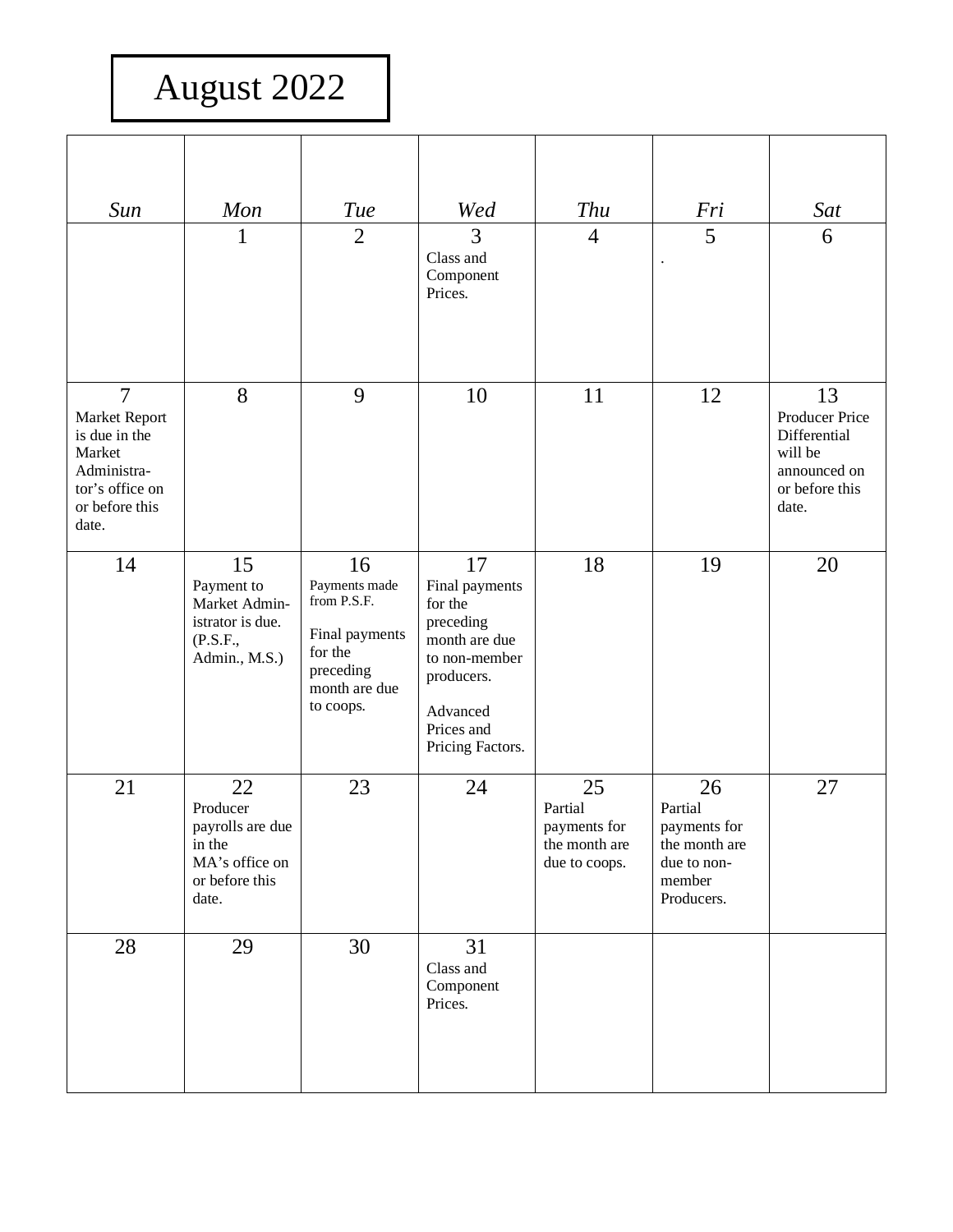|                | September 2022                                                                                                                                     |                                                                                            |                                                                                                                         |                                                                                           |                                                                                                            |                       |
|----------------|----------------------------------------------------------------------------------------------------------------------------------------------------|--------------------------------------------------------------------------------------------|-------------------------------------------------------------------------------------------------------------------------|-------------------------------------------------------------------------------------------|------------------------------------------------------------------------------------------------------------|-----------------------|
| Sun            | Mon                                                                                                                                                | <b>Tue</b>                                                                                 | Wed                                                                                                                     | <b>Thu</b><br>$\mathbf{1}$                                                                | Fri<br>$\overline{2}$                                                                                      | Sat<br>$\overline{3}$ |
| $\overline{4}$ | 5<br><b>HOLIDAY</b>                                                                                                                                | 6                                                                                          | $\overline{7}$<br>Market Report<br>is due in the<br>Market<br>Administra-<br>tor's office on<br>or before this<br>date. | 8                                                                                         | 9                                                                                                          | 10                    |
| 11             | 12                                                                                                                                                 | 13<br>Producer Price<br>Differential<br>will be<br>announced on<br>or before this<br>date. | 14                                                                                                                      | 15<br>Payment to<br>Market Admin-<br>istrator is due.<br>(P.S.F.,<br>Admin., M.S.)        | 16<br>Payments made<br>from P.S.F.<br>Final payments<br>for the<br>preceding<br>month are due<br>to coops. | 17                    |
| 18             | 19<br>Final payments<br>for the<br>preceding<br>month are due<br>to non-member<br>producers.                                                       | 20                                                                                         | 21<br>Advanced<br>Prices and<br>Pricing Factors.                                                                        | 22<br>Producer<br>payrolls are due<br>in the<br>MA's office on<br>or before this<br>date. | 23                                                                                                         | 24                    |
| 25             | 26<br>Partial<br>payments for<br>the month are<br>due to coops.<br>Partial<br>payments for<br>the month are<br>due to non-<br>member<br>Producers. | 27                                                                                         | 28                                                                                                                      | 29                                                                                        | 30                                                                                                         |                       |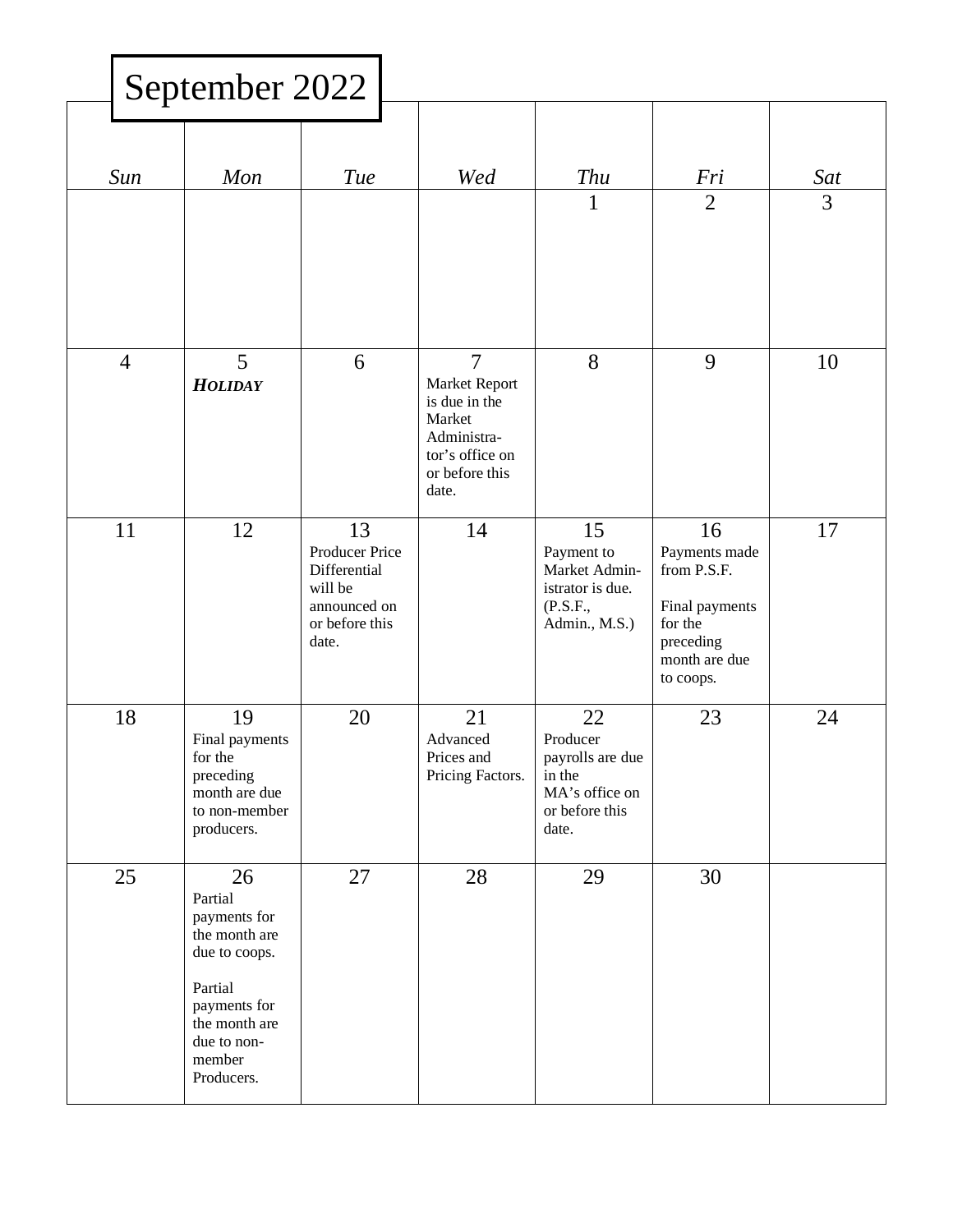| October 2022   |                                                                                                                                                                                                                                                |                                                                 |                                                                                       |                                                                                            |                                                                                                                         |                                                                                           |
|----------------|------------------------------------------------------------------------------------------------------------------------------------------------------------------------------------------------------------------------------------------------|-----------------------------------------------------------------|---------------------------------------------------------------------------------------|--------------------------------------------------------------------------------------------|-------------------------------------------------------------------------------------------------------------------------|-------------------------------------------------------------------------------------------|
| Sun            | Mon                                                                                                                                                                                                                                            | <b>Tue</b>                                                      | Wed                                                                                   | <b>Thu</b>                                                                                 | Fri                                                                                                                     | Sat<br>1                                                                                  |
| $\overline{2}$ | $\overline{3}$                                                                                                                                                                                                                                 | $\overline{4}$                                                  | 5<br>Class and<br>Component<br>Prices.                                                | 6                                                                                          | $\overline{7}$<br>Market Report<br>is due in the<br>Market<br>Administra-<br>tor's office on<br>or before this<br>date. | 8                                                                                         |
| 9              | 10<br><b>HOLIDAY</b>                                                                                                                                                                                                                           | 11                                                              | 12                                                                                    | 13<br>Producer Price<br>Differential<br>will be<br>announced on<br>or before this<br>date. | 14                                                                                                                      | 15                                                                                        |
| 16             | 17<br>Payment to<br>Market Admin-<br>istrator is due.<br>(P.S.F., Admin.,<br>M.S.)<br>Final payments<br>for the preceding<br>month are due to<br>coops.<br>Final payments<br>for the preceding<br>month are due to<br>non-member<br>producers. | 18<br>Payments made<br>from P.S.F.**                            | 19<br>Advanced<br>Prices and<br>Pricing Factors.                                      | 20                                                                                         | 21                                                                                                                      | 22<br>Producer<br>payrolls are due<br>in the<br>MA's office on<br>or before this<br>date. |
| 23             | 24                                                                                                                                                                                                                                             | 25<br>Partial<br>payments for<br>the month are<br>due to coops. | 26<br>Partial<br>payments for<br>the month are<br>due to non-<br>member<br>Producers. | 27                                                                                         | 28                                                                                                                      | 29                                                                                        |
| 30             | 31                                                                                                                                                                                                                                             |                                                                 |                                                                                       |                                                                                            |                                                                                                                         |                                                                                           |

\*\* Payments made from P. S. F. as funds are available. Payment from P. S. F. is anticipated on the  $18<sup>th</sup>$ .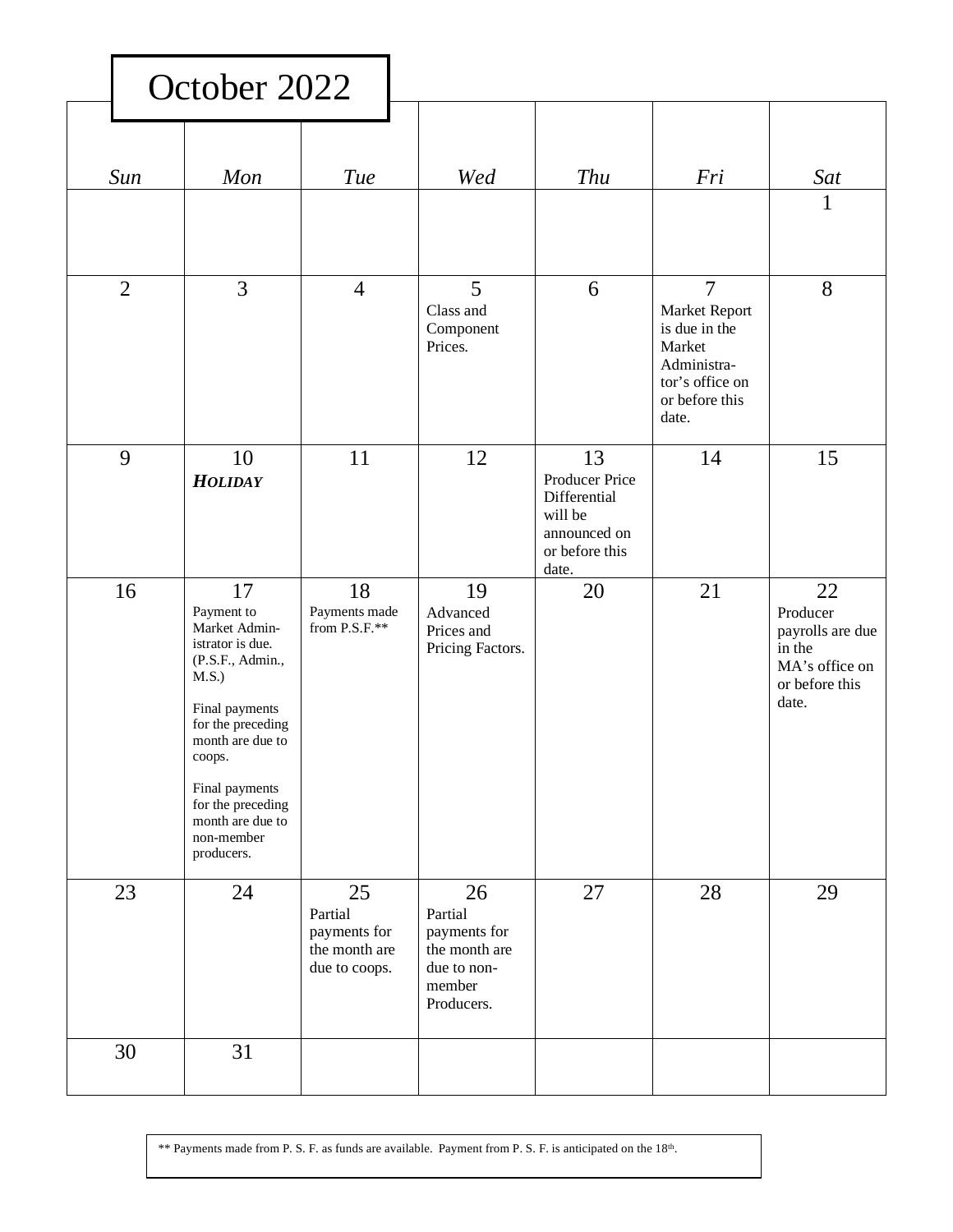|                                                                                            | November 2022                                                                                                           |                                                                                           |                                                                                                            |                                                                                              |                                                                 |          |
|--------------------------------------------------------------------------------------------|-------------------------------------------------------------------------------------------------------------------------|-------------------------------------------------------------------------------------------|------------------------------------------------------------------------------------------------------------|----------------------------------------------------------------------------------------------|-----------------------------------------------------------------|----------|
| Sun                                                                                        | Mon                                                                                                                     | <b>Tue</b><br>$\mathbf{1}$                                                                | Wed<br>$\overline{2}$                                                                                      | <b>Thu</b><br>$\overline{3}$                                                                 | Fri<br>$\overline{4}$                                           | Sat<br>5 |
|                                                                                            |                                                                                                                         |                                                                                           | Class and<br>Component<br>Prices.                                                                          |                                                                                              |                                                                 |          |
| 6                                                                                          | $\overline{7}$<br>Market Report<br>is due in the<br>Market<br>Administra-<br>tor's office on<br>or before this<br>date. | 8                                                                                         | 9                                                                                                          | 10                                                                                           | 11<br><b>HOLIDAY</b>                                            | 12       |
| 13<br>Producer Price<br>Differential<br>will be<br>announced on<br>or before this<br>date. | 14                                                                                                                      | 15<br>Payment to<br>Market Admin-<br>istrator is due.<br>(P.S.F.,<br>Admin., M.S.)        | 16<br>Payments made<br>from P.S.F.<br>Final payments<br>for the<br>preceding<br>month are due<br>to coops. | 17<br>Final payments<br>for the<br>preceding<br>month are due<br>to non-member<br>producers. | 18                                                              | 19       |
| 20                                                                                         | 21                                                                                                                      | 22<br>Producer<br>payrolls are due<br>in the<br>MA's office on<br>or before this<br>date. | 23<br>Advanced<br>Prices and<br>Pricing Factors.                                                           | 24<br><b>HOLIDAY</b>                                                                         | 25<br>Partial<br>payments for<br>the month are<br>due to coops. | 26       |
| 27                                                                                         | 28<br>Partial<br>payments for<br>the month are<br>due to non-<br>member<br>Producers.                                   | 29                                                                                        | 30<br>Class and<br>Component<br>Prices.                                                                    |                                                                                              |                                                                 |          |